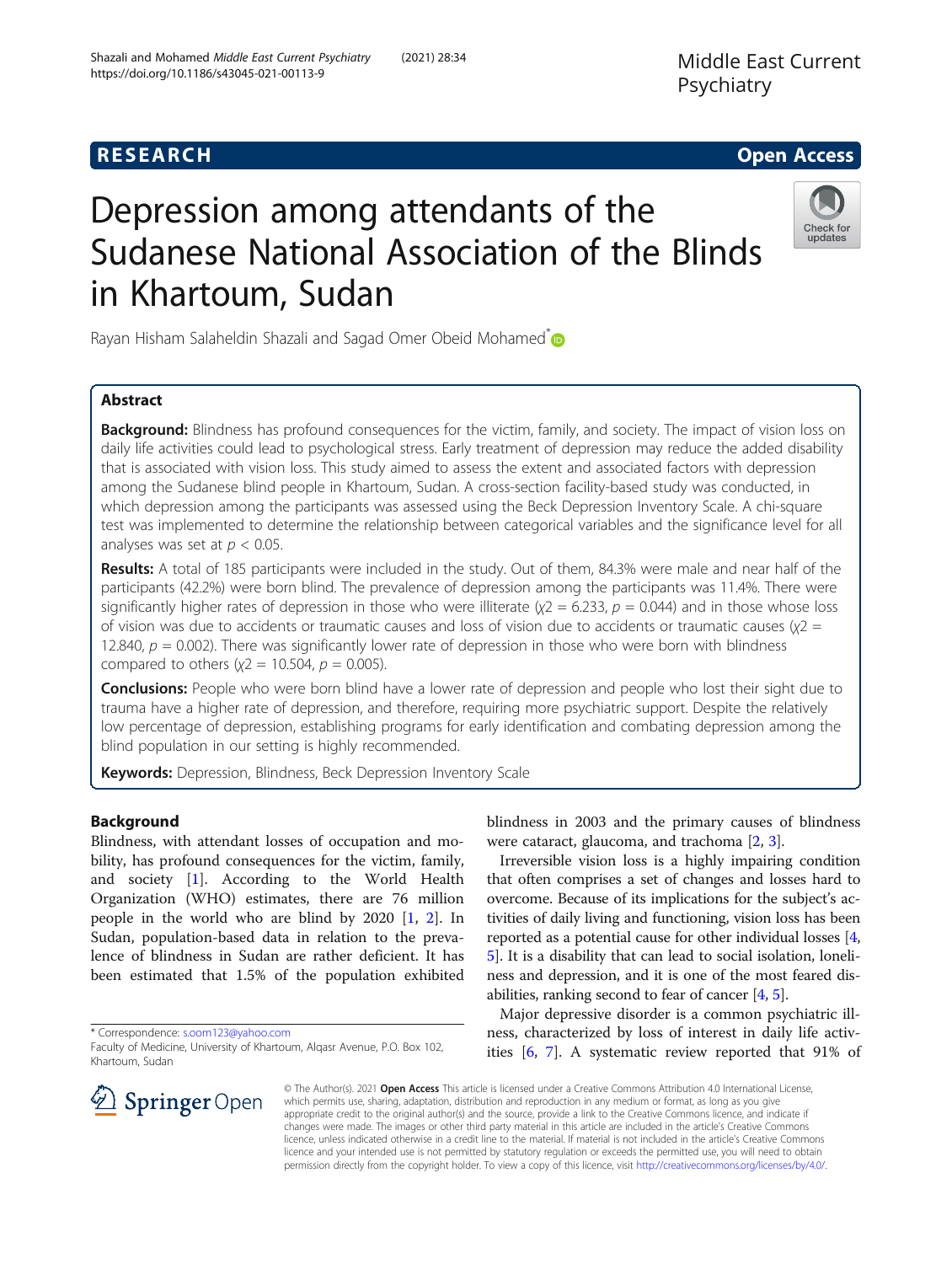people who committed suicide suffered from psychiatric problems, of which the most common problem was depression [[8\]](#page-3-0). Early detection and screening for depressive disorders have been recommended, as a meta-analysis showed that better prognosis is dependent on the shorter duration of untreated illness [[9\]](#page-3-0).

Depression is not only a disability but is very likely to act as a barrier to good vision rehabilitation outcomes. It is associated with problems with well-being, poor quality of life, and problems in health and social participation [\[10\]](#page-3-0).

The impact of vision loss on the daily life activities such as leisure activities, reading, and driving could lead to psychological stress and social isolation, resulting in a cycle of depression, withdrawal, and loneliness [[4\]](#page-3-0). We hypothesized that there would be high rates of depression in subjects with visual loss and that it would be higher in those with acquired visual loss. There is a knowledge gap regarding depression incidence among the blind people in Sudan. Therefore, this study was conducted to assess the extent of depression among the people affected with blindness.

## Methods

## Study design and population

This was a descriptive cross-sectional facility-based study, which was conducted in the period from 13 August to 23 September 2016 among attendants of the Sudanese National Association of the Blinds, located in Khartoum, the capital of Sudan. This setting was chosen because it is the main and most populous facility for the blind people in Khartoum. The association has a rehabilitation institution for 545 blind attendants, which holds educational classes and other leisure activities. Also, it has another building for formal educational classes for the blind children.

In this study, we excluded those aged less than 16 years, refusing to participate, unable to communicate, or having cognitive impairment. The sample size was estimated by using the single population proportion formula equation (n =  $z^2 \times p \times q/d^2$ ), where n is the calculated sample size, z is the z-score for 95% confidence interval, q is equal to (1-p), and d is the 5% margin of error. However, the final number of participants who we were able to reach was 185 participants after applying the inclusion and exclusion criteria.

## Data collection and analysis

To assess the state of depression, we used the Beck Depression Inventory-II (BDI-II) scale; a widely used tool for screening for depressive disorders and measurement of the severity of depression in adolescents and adults  $[11–17]$  $[11–17]$  $[11–17]$  $[11–17]$  $[11–17]$ . It is a multiple-choice, self-report rating inventory that uses a four-point scale ranging which ranges from 0 (no symptom) to 3 (symptoms very intense) and it measures characteristic attitudes and symptoms of depression. Cronbach's alpha for internal consistency of reliability for the BDI-II have been estimated by several studies and the alphas ranged from 0.89 to 0.93 [[14\]](#page-4-0).

Data were collected through face-to-face interviews with the participants, using a structured, pre-tested questionnaire. The questionnaire was used to collect socio-demographic and other data addressing the possible associated factors with depression (time since blindness, onset, and type of blindness). Data entry and analysis were performed with the SPSS software version 20 (SPSS Inc., Chicago, IL, USA). Descriptive statistical analyses were performed for the study sample. Crosstabulation with the chi-square test was implemented to determine the relationship between categorical variables and the occurrence of depression. The significance level for the analyses was set at  $p < 0.05$ .

#### Results

A total of 185 participants were included in the study and 84.3% of them were males. Patients' ages ranged from 16 to 63 years and the mean age was  $33.2 \pm 10.6$ years. Near half of the respondents (49.2%) were 16–30 years old. 47.6% of the participants were university graduates. Near half of the participants (42.2%) have been blind since birth and 14.1% had glaucoma. Twenty-two participants (11.9%) had a loss of vision due to accidents or traumatic causes (Table [1\)](#page-2-0).

We found that the overall percentage of blind people who had depression was 11.4%. Based on the BDI scale, mild and moderate forms of depression were found among 7.6% and 2.7% of the participants, respectively. Only two participants (1.1%) had severe depression.

There were significantly higher rates of depression in those who were illiterate ( $\chi$ 2 = 6.233,  $p$  = 0.044) and in those whose loss of vision was due to accidents or traumatic causes and loss of vision due to accidents or traumatic causes ( $\chi$ 2 = 12.840,  $p$  = 0.002). There was significantly lower rate of depression in those who were born with blindness compared to others ( $\chi$ 2 = 10.504, *p* = 0.005). Rates of depression were slightly higher among the younger age group, females, and unemployed people. However, there was no significant association between the occurrence of depression was and age group, sex, marital status, and unemployment (Table [2](#page-2-0)).

## **Discussion**

Diagnosis of vision loss is a traumatic event that may result in depression. People vary greatly in their reaction to vision loss, likely being influenced by personal characteristics and social circumstances. The most striking finding of this study was that the prevalence of depression among blind people was 11.4%, which is a low percentage compared to other studies conducted in Canada,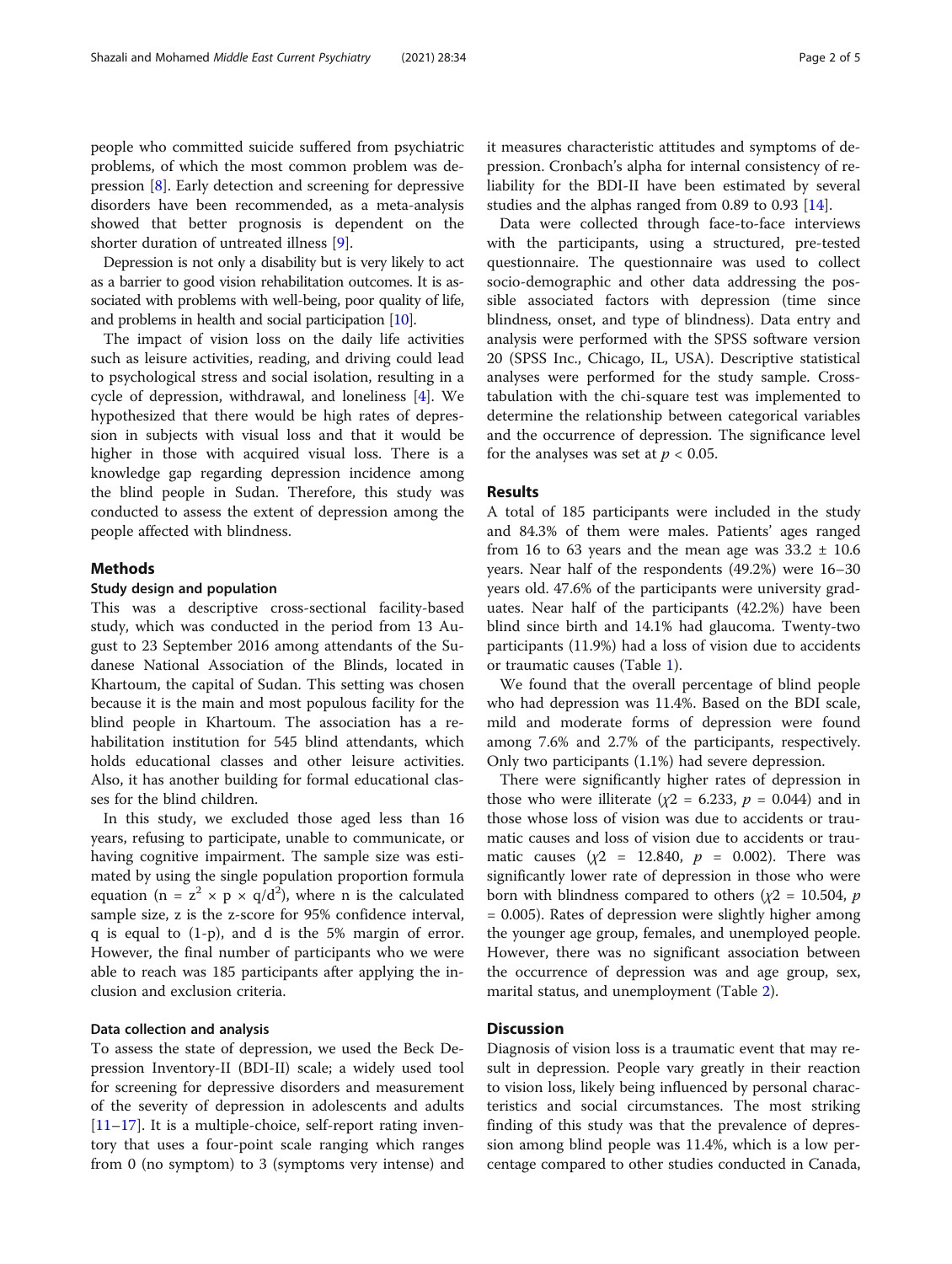| <b>Variables</b>          | (Frequency)    | Percentage (%) |  |
|---------------------------|----------------|----------------|--|
| Age group                 |                |                |  |
| $16 - 30$                 | 91             | 49.2           |  |
| $31 - 45$                 | 67             | 36.2           |  |
| 46 or more                | 27             | 14.6           |  |
| Sex                       |                |                |  |
| Male                      | 156            | 84.3           |  |
| Female                    | 29             | 15.7           |  |
| <b>Education</b>          |                |                |  |
| Illiterate                | 3              | 1.6            |  |
| School graduate           | 94             | 50.8           |  |
| University graduate       | 88             | 47.6           |  |
| <b>Marital status</b>     |                |                |  |
| Not married               | 114            | 61.6           |  |
| Married                   | 71             | 38.4           |  |
| Occupation                |                |                |  |
| Student                   | 48             | 25.9           |  |
| Worker                    | 86             | 46.5           |  |
| Unemployed                | 51             | 27.6           |  |
| <b>Onset of blindness</b> |                |                |  |
| Since birth               | 78             | 42.2           |  |
| During childhood          | 64             | 34.6           |  |
| During adulthood          | 43             | 23.2           |  |
| <b>Cause of blindness</b> |                |                |  |
| Congenital                | 78             | 42.2           |  |
| Glaucoma                  | 26             | 14.1           |  |
| Traumatic                 | 22             | 11.9           |  |
| Cataract                  | 18             | 9.7            |  |
| Retinal detachment        | 15             | 8.1            |  |
| Measles                   | 12             | 6.5            |  |
| Vitamin A deficiency      | 5              | 2.7            |  |
| Cerebral malaria          | 3              | 1.6            |  |
| Retinitis pigmentosa      | $\overline{2}$ | 1.1            |  |
| Meningitis                | $\overline{2}$ | 1.1            |  |
| <b>SLE</b>                | 1              | 0.5            |  |
| Bechet disease            | 1              | 0.5            |  |

<span id="page-2-0"></span>Table 1 Socio-demographic characteristics of the participants

New Zealand, and Portugal, where prevalence of depression was found to be 25%, 29.4%, and 39.5%, respectively [[3,](#page-3-0) [13](#page-3-0), [18,](#page-4-0) [19\]](#page-4-0). The differences may be attributed to the metrics used to assess depression as well as the variances of population characteristics such as age groups and presence of comorbidities.

Depression rate was higher among the significantly higher in the illiterate group compared to the other educational group. This finding is reasonable as the largescale HUNT-2 study showed the protective effect of

| Variable                  | Depression | χ2     | p value |
|---------------------------|------------|--------|---------|
| Age                       |            |        |         |
| $15 - 30$                 | 12.1%      | 1.186  | 0.276   |
| $31 - 45$                 | 11.9%      |        |         |
| 46 or more                | 7.4%       |        |         |
| Sex                       |            |        |         |
| Male                      | 10.3%      | 1.186  | 0.335   |
| Female                    | 17.2%      |        |         |
| <b>Education</b>          |            |        |         |
| Illiterate                | 33.3%      | 6.233  | 0.044   |
| School graduate           | 16.0%      |        |         |
| University graduate       | 5.7%       |        |         |
| <b>Married</b>            |            |        |         |
| No                        | 11.4%      | 0.001  | 0.997   |
| Yes                       | 11.3%      |        |         |
| Occupation                |            |        |         |
| Student                   | 12.5%      | 3.707  | 0.157   |
| Worker                    | 7.0 %      |        |         |
| Unemployed                | 17.6 %     |        |         |
| <b>Onset of blindness</b> |            |        |         |
| Since birth               | 2.8 %      | 10.504 | 0.005   |
| During childhood          | 18.8%      |        |         |
| During adulthood          | 16.3%      |        |         |
| <b>Cause of blindness</b> |            |        |         |
| Congenital                | 2.6 %      | 12.840 | 0.002   |
| Traumatic                 | 27.3%      |        |         |
| Others                    | 15.3%      |        |         |

Table 2 Rates of depression among the participants

higher educational levels against both anxiety and depression in the cross-sectional as well as the longitudinal samples [\[20\]](#page-4-0).

We found that people who had lost their sight due to accidents or traumatic conditions had a higher level of depression, and thus, requiring more attention. Social support and psychosocial interventions buffer against the negative impact of vision loss. Regular health checks in primary care of severely visually impaired patients could both identify depression and monitor changing needs of patients with degenerative sight problems.

We found that people who were born blind experienced less depression. Those who had been blind or partially sighted from birth were able to be familiarized with their situation because it was all they had ever known in their entire life. Many of those who were born with sight loss are more likely to have attended special educational schools and may have been given appropriate training for certain jobs. They are also likely to have been introduced to the available technology to help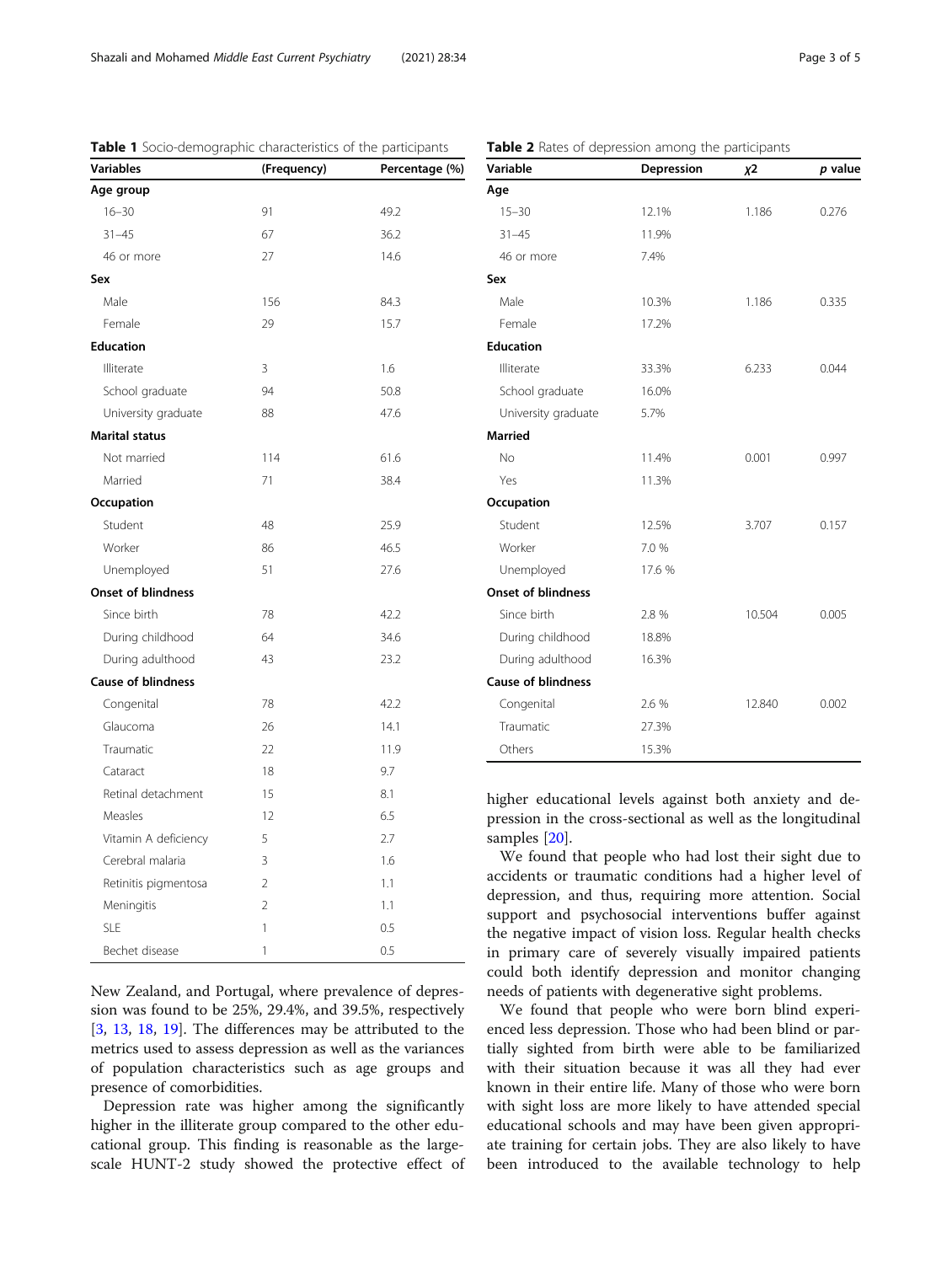<span id="page-3-0"></span>them cope with everyday activities and being more confident in getting about, using public transport, they may well have greater confidence both in using technology and in moving around their environment. This finding is supported by Maaswinkel et al. results who found that interpersonal factors (loss of self-esteem and loss of mastery in performing activities in everyday life) significantly mediated the association between visual impairment and depression [\[21](#page-4-0)].

Several programs for combating depression among the visually impaired people have been described in several studies [4, [22\]](#page-4-0). Studies showed that rehabilitation services and problem-solving treatment can be effective in addressing depressive symptoms and depressive disorders among visually impaired people [4].

The findings of this study need to be considered in the context of some limitations; this is a cross-sectional study done in one site, which might limit results generalization for all settings in the country, the selfreported nature of the study, which might raise the possibility of recall bias, and paucity of the available data to assess further associated factors for depression among the participants.

## Conclusion

The result showed that the overall percentage of depression among the participants was 11.4%. People who were born blind have a lower rate of depression and people who lost their sight due to trauma have a higher rate of depression, and therefore, requiring more psychiatric support. Despite the relatively low percentage of depression, establishing programs for early identification and combating depression among the blind population in our setting is highly recommended. Future research is required to evaluate the effectiveness of interventions for improving psychological well-being such as counselling, peer support, and employment programs.

#### Abbreviations

BDI: Beck Depression Inventory; WHO: World Health Organization

#### Supplementary Information

The online version contains supplementary material available at [https://doi.](https://doi.org/10.1186/s43045-021-00113-9) [org/10.1186/s43045-021-00113-9.](https://doi.org/10.1186/s43045-021-00113-9)

Additional file 1:. STROBE guidelines checklist.

#### Acknowledgements

Dr. Siham Balla and Dr. Mohamed Hassan are greatly acknowledged for their comments and suggestions which helped in refining the manuscript. We are thankful to the Sudanese National Association of the Blinds for allowing us to conduct this study.

#### Authors' contributions

(RS) undertook conception of the research idea and data collection; (SM) undertook data analysis; (RS and SM) interpreted the results and drafted the manuscript. Both authors revised and approved the final manuscript.

## Funding

No fund

#### Availability of data and materials

The dataset used during the current study is available from the corresponding author on reasonable request.

### **Declarations**

#### Ethics approval and consent to participate

The institutional review board of Faculty of Medicine, University of Khartoum, granted permission for conducting this research before study initiation. Besides, permission was taken from the director of the Sudanese National Association of the Blinds. Informed verbal consent was approved by ethics committee. Accordingly, verbal consent was obtained from each participant. The respondents were also informed that they have full right to withdraw or refuse at any time from the process and the confidentiality of the personal information will be kept properly. There was no committee's reference number.

#### Consent for publication

Not applicable

#### Competing interests

The authors declare that they have no competing interests

Received: 10 April 2021 Accepted: 24 May 2021 Published online: 12 July 2021

#### References

- Shetty R, Kulkarni UD (2014) Change-readiness of the blind: a hospital based study in a coastal town of South India. Middle East Afr J Ophthalmol 21(2): 158–164. <https://doi.org/10.4103/0974-9233.129768>
- 2. Binnawi KH (2013) Progress in blindness prevention in North Sudan (2003- 2010). Sudanese J Ophthalmol 5(1):3–6. [https://doi.org/10.4103/1858-54](https://doi.org/10.4103/1858-540X.118638) [0X.118638](https://doi.org/10.4103/1858-540X.118638)
- 3. Rushood AA, Azmat S, Shariq M, Khamis A, Lakho KA, Jadoon MZ et al (2013) Ocular disorders among schoolchildren in Khartoum State, Sudan. East Mediterr Health J 19(03). <https://doi.org/10.26719/2013.19.3.282>
- 4. Llb EAK, El S, Bm G, Peveler RC, Dphil MA, Bch BM (2007) Psychosocial needs of elderly visually impaired patients : pilot study of patients ' perspective, pp 1–14
- 5. van der Aa HP, van Rens GH, Comijs HC, Bosmans JE, Margrain TH, van Nispen RMA (2013) Stepped-care to prevent depression and anxiety in visually impaired older adults – design of a randomised controlled trial. BMC Psychiatry 13(1):209. <https://doi.org/10.1186/1471-244X-13-209>
- 6. American Psychiatric Association [APA] (2013) Diagnostic and Statistical Manual of Mental Disorders (DSM-5®). American Psychiatric Publishing, Arlington. <https://doi.org/10.1176/appi.books.9780890425596>
- 7. GalariaII CRJ, Rovner BW (2000) Development of a shorter version of the geriatric depression scale for visually impaired older patients. Int Psychogeriatr 12(4):435–443. <https://doi.org/10.1017/S1041610200006554>
- 8. Cavanagh JT, Carson AJ, Sharpe M, Lawrie SM (2003) Psychological autopsy studies of suicide: a systematic review. Psychol Med 33(3):395–405. [https://](https://doi.org/10.1017/S0033291702006943) [doi.org/10.1017/S0033291702006943](https://doi.org/10.1017/S0033291702006943)
- 9. Ghio L, Gotelli S, Marcenaro M, Amore M, Natta W (2014) Duration of untreated illness and outcomes in unipolar depression: a systematic review and meta-analysis. J Affect Disord 152:45–51. [https://doi.org/10.1016/j.jad.2](https://doi.org/10.1016/j.jad.2013.10.002) [013.10.002](https://doi.org/10.1016/j.jad.2013.10.002)
- 10. Senra H, Vieira CR, Nicholls EG, Leal I (2013) Depression and experience of vision loss in group of adults in rehabilitation setting: mixed-methods pilot study. J Rehabil Res Dev 50(9):1301–1314. [https://doi.org/10.1682/JRRD.2012.](https://doi.org/10.1682/JRRD.2012.08.0138) [08.0138](https://doi.org/10.1682/JRRD.2012.08.0138)
- 11. Beck AT, Steer RA, Brown GK (1996) BDI-II: Beck Depression Inventory Manual, 2nd edn. Psychological Corporation, San Antonio
- 12. Park K, Jaekal E, Yoon S, Lee S-H, Choi K-H (2020) Diagnostic utility and psychometric properties of the Beck Depression Inventory-II among Korean adults. Front Psychol 10:2934. <https://doi.org/10.3389/fpsyg.2019.02934>
- 13. Wang YP, Gorenstein C (2013) Assessment of depression in medical patients: a systematic review of the utility of the beck depression inventory-II. Clinics 68(9):1274–1287. [https://doi.org/10.6061/clinics/2013\(09\)15](https://doi.org/10.6061/clinics/2013(09)15)